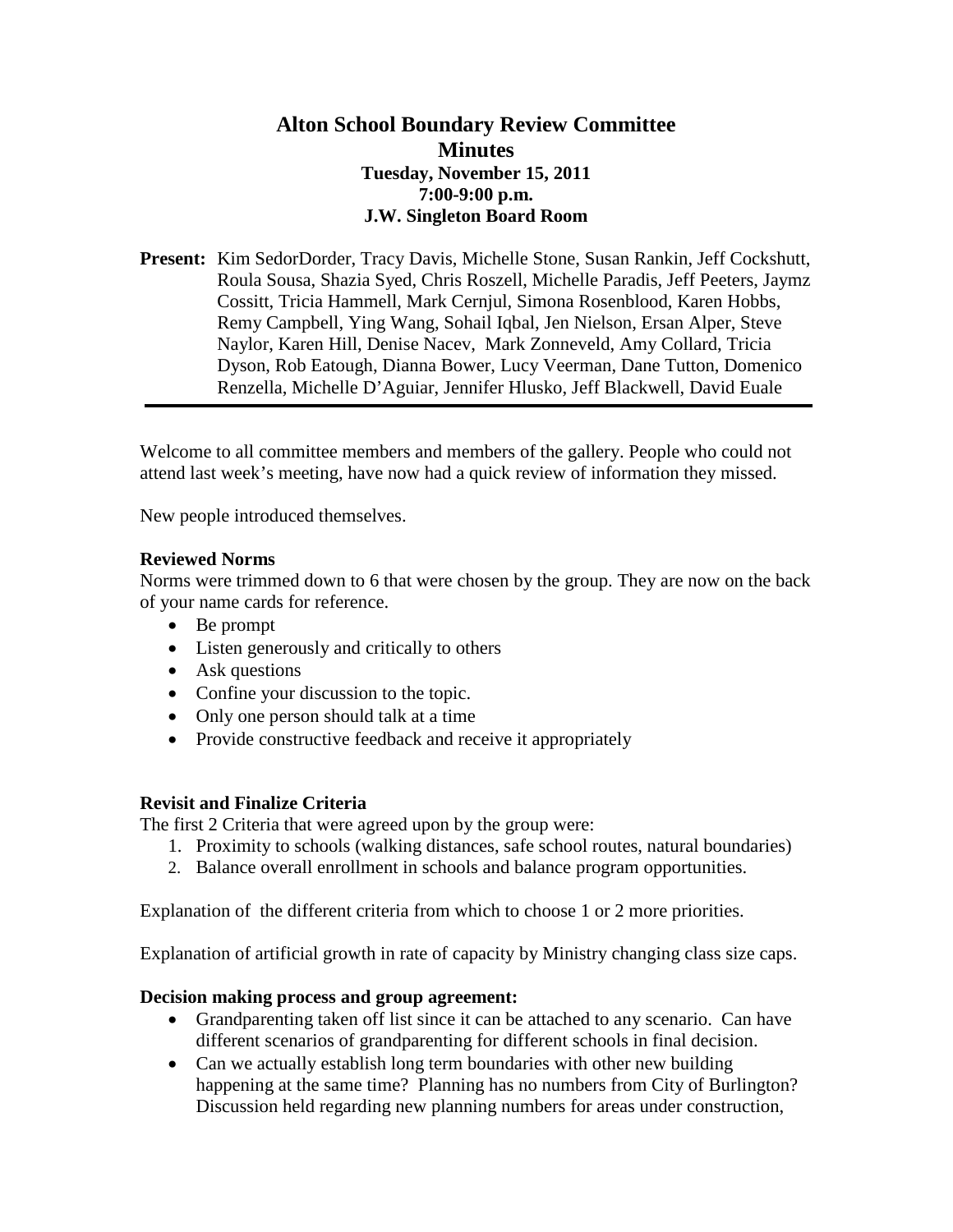"holding" schools included in discussion. Explanation of which 6 existing schools are being considered in this scenario.

Final 2 choices to be added to list:

- 3. accommodation of students in permanent school facilities and minimal use of portable classrooms
- 4. Stable long-term boundaries

Steering committee meets every week. This past week they came up with 2 new scenarios. They also found scenarios that can immediately come off the list for consideration because they are not feasible.

- Numbers 1, 2, 4, 5, 6, 7, 8, 9, 12, 14, 15, 16, 17, 18, 23 were all eliminated
- Discussion over #3 with CRB over capacity and other schools low in pupil population. A request was made to keep #3 on the grounds that it displaces the least amount of students. It was agreed to keep this scenario for the time being
- Continued below

Discussion reverted to answer a question from last week regarding staffing and cut-point numbers required. Report answered our Ministry caps for classes and funding

- Grades 1-3 at 20, 4-8 at 26, but these classes can go much higher
- No hard and fast rule for number of SERTs. For 700 students it would be 1.5-3 depending on the needs of the individual school's students.
- Student Success teacher (formerly Guidance) is for Grade 7-8. 1-150 Gr. 7-8 students would be .3 teacher
- Administration usually get a VP at 350 students, however some schools require a second administrator for fewer students.

A brief reminder that this boundary review is for Alton and its students. Other schools (Clarksdale and Rolling Meadows) are now benefiting from having those students as part of their present population. To answer a member's question, a principal wants a working number of students for the school and it is not in relation to capacity.

Criteria being kept:

• 3,  $19+11+13$ ,  $10+10$ ,  $21+20$ ,  $22$ 

Next steps required placing 2 stickers on preferred scenarios. This process eliminated scenario numbers  $3$  and  $10 + 10$ 

| Kept for further discussion are: | $\#19 - 11 - 13$ |
|----------------------------------|------------------|
|                                  | $#21 + 20$       |
|                                  | #22              |

Now time to digest these scenarios.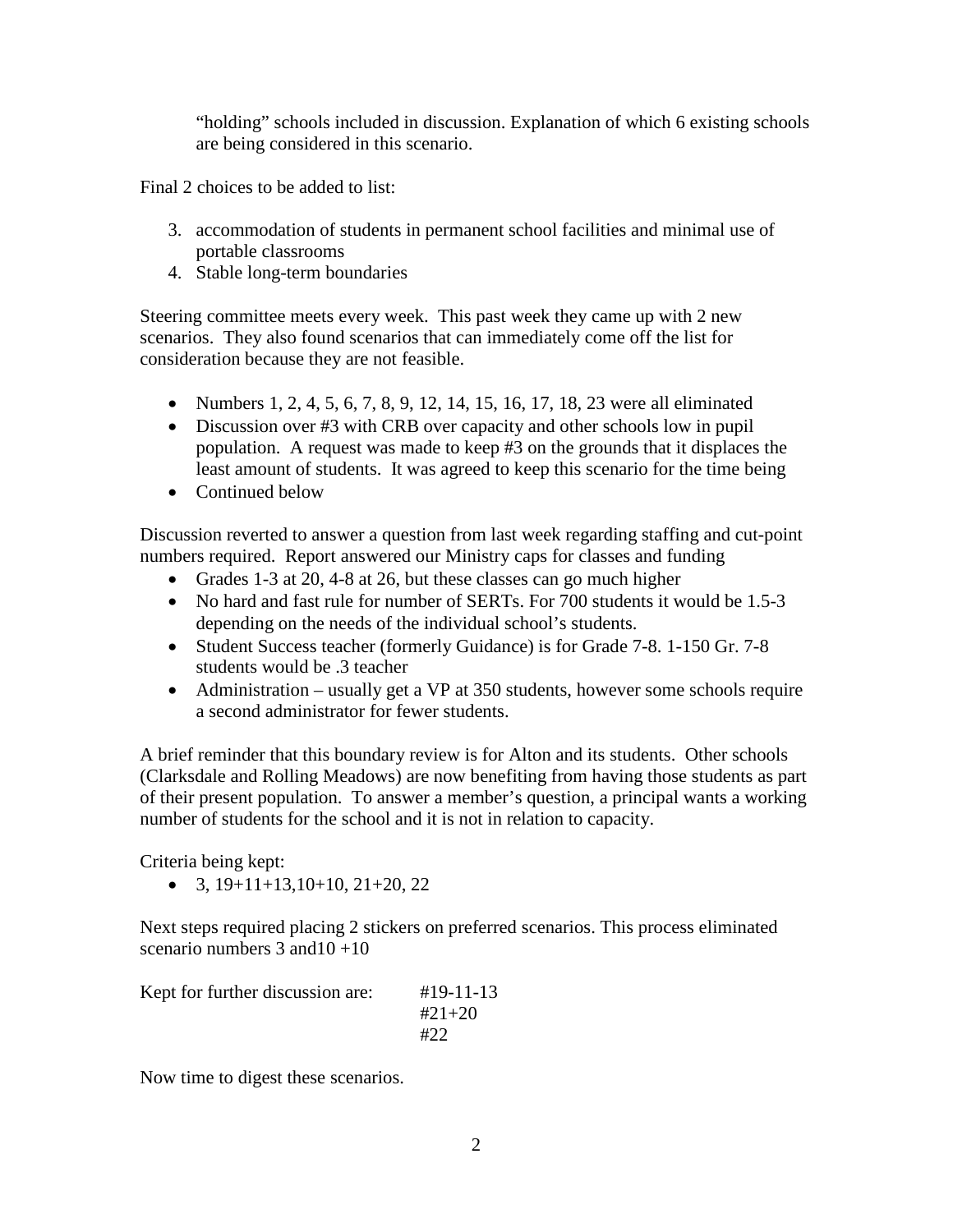If you have any new scenarios please present them within the next few days.

Consider deeply these groupings. Think about possible additional scenarios (quickly- by Thursday) so that it can all go back out to committee members before next week's meeting.

## **Questions from members:**

- **Q.** Could we get an estimate of students in quadrants of Florence Meares and Charles R Beaudoin school boundaries for English and French Immersion student populations?
- **A**. Planning will try
- **Q.** Could the Steering Committee let this committee know what they see as strengths and weaknesses of the scenarios?
- **A**. This information will be made available
- **Q.** Could IT set up a Chatt account for each area so that parents can send questions to their area representative? The email to these sites would then be rerouted to the individual representative for that area.
- **A**. We will ask IT

## **Regarding new scenarios:**

- Extend French Immersion boundary for Rolling Meadows and Clarksdale,
- Move gifted to Rolling Meadows or Clarksdale, or another underutilized school. Occupy more seats in southern schools, or just move primary.
- Look at scenarios 19 and 21 with grandparenting at Florence Meares and at Charles R Beaudoin
- Decision has already been made that this discussion only affects these 6 schools (Rolling Meadows, Clarksdale, CH Norton, CR Beaudoin, Florence Meares, Orchard Park).

Where are we now? Difficult decisions have been made. Thank you for all your hard work. We are still in process with these 6 scenarios. Is there more communication that you think we need to do? Public consultation will be on November 29 if we are ready after next weeks meeting. The public will also be able to delegate to the board in January.

Do we need to give people more lead time about November  $29<sup>th</sup>$  or wait until next week to post this information? It is important that the committee not feel pressured to get this finished by next week. Decision is to save December 1 tentatively as the public consultation, if a venue is available. However, it was felt that a "save-the-date" should be sent to communities for November 29.